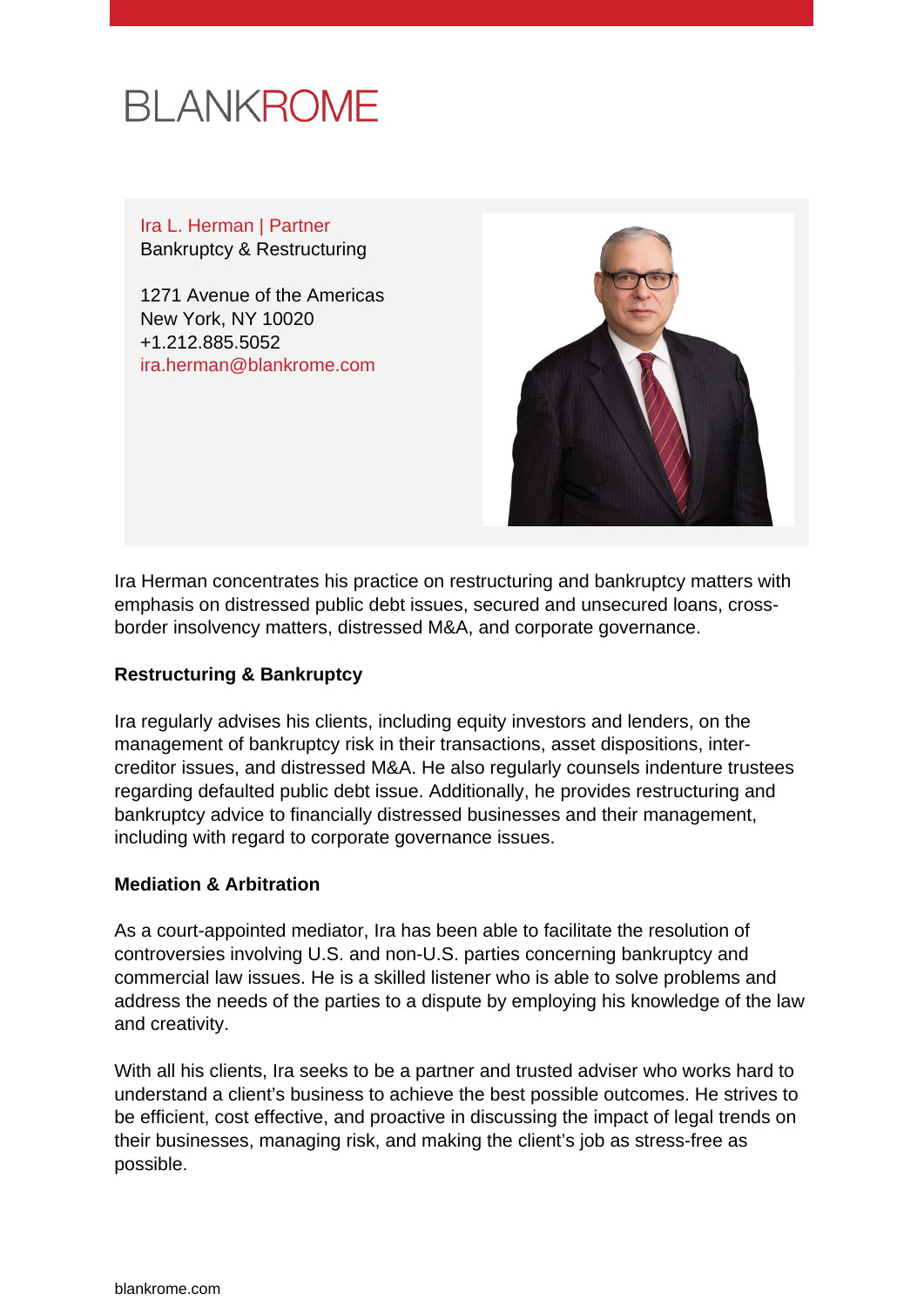Ira annually updates "Anticipating and Managing Bankruptcy Risk," a series of articles he has written for the Financial Restructuring & Bankruptcy module of LexisNexis Practical Guidance®. He has served for five years on its editorial advisory board and has also served on Law360's Bankruptcy Editorial Advisory Board. In 2022, Ira updated the chapter titled "Bankruptcy" in the treatise Negotiating and Drafting Office Leases (2022, Full Court Press).

During law school, Ira served as the Articles Editor for the Boston University International Law Journal and while earning his bachelor's degree, he served as editor-in-chief of The Polis, the college political science journal.

# **Outside The Firm**

With an English Setter of their own, Ira and his wife foster and provide hospice care (when necessary) for English Setters, in association with A Better English Setter Rescue. Ira is an avid perennial gardener and has an extensive collection of 19th century bankruptcy court documents, as well as a collection of Holy Land postal history items. He is a New York sports fan and has the dubious distinction of owning the blog [Long-Suffering Jets Fan](http://lsjf.blogspot.com/). In addition to these interests, he enjoys spending time with his five grandchildren.

# **Select Engagements**

#### **Restructuring & Bankruptcy**

- Indenture trustee in In re Superior Energy Services, Inc., et al., Case no. 20-35812, in the U.S. Bankruptcy Court for the Southern District of Texas.
- Indenture trustee in In re Alta Mesa Resources Inc. et al., Case No. 19-35133, in the U.S. Bankruptcy Court for the Southern District of Texas.
- Senior secured lender in In re Borden Dairy Co. et al., Case No. 1:20-bk-10010, in the U.S. Bankruptcy Court for the District of Delaware.
- Counsel to Refac Holdings, Inc. with respect to the sale of its business.
- Senior secured DIP and exit facility lender in In re Pioneer Energy Services Corp. et al., Case No. 4:20-bk-31425, in the U.S. Bankruptcy Court for the Southern District of Texas.
- The creditors' committee in In re Kaiser Gypsum Company, Inc. et al., Case No. 16-31602, in the United States Bankruptcy Court for the Western District of North Carolina.
- A large pension fund with various relationships to the debtors in In re Panda Temple Power LLC, et al., Case No. 17-10839, in the United States Bankruptcy Court for the District of Delaware.
- The indenture trustee in In re Parker Drilling Company North America, Inc., Case No. 18-36965, in the United States Bankruptcy Court for the Southern District of Texas.
- A trade creditor and trademark licensee in In re BCBG Max Azria Global Holdings LLC, Case No. 17-10466, in the United States Bankruptcy Court,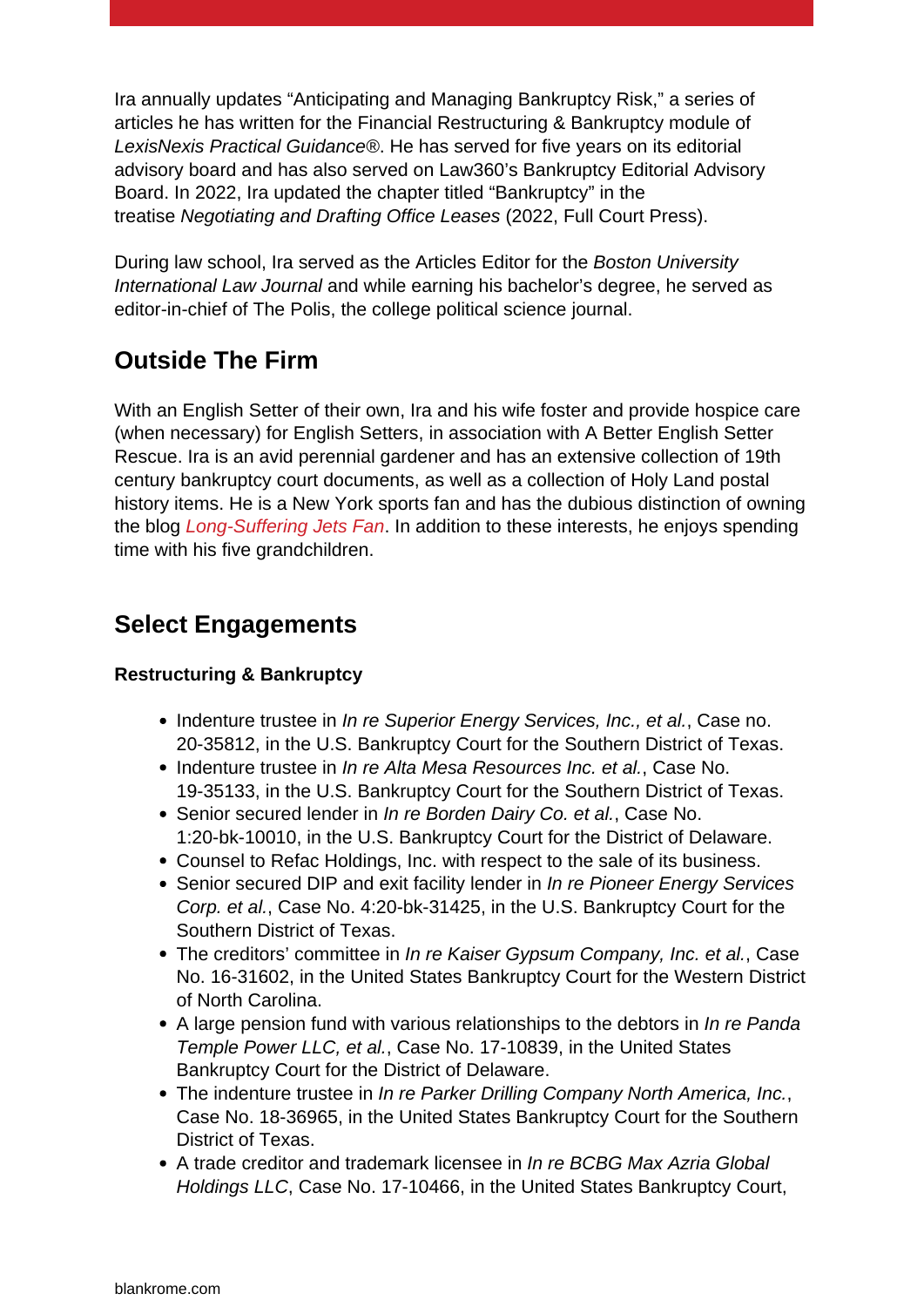Southern District of New York.

- The first lien indenture trustee in In re Linc USA GP and Linc Energy Finance (USA), Inc., Case No. 16- 32689, in the United States Bankruptcy Court for the Southern District of Texas.
- The indenture trustee in In re Hostess Brands, Inc. (Old HB, Inc.), Case No. 12-22052, in the United States Bankruptcy Court, Southern District of New York.
- The Chapter 11 debtors in In re Parallel Energy LP, Case No. 15-12263, in the United States Bankruptcy Court for the District of Delaware.
- A Fortune 50 Company as creditor and physical supplier of fuel bunkers in In re O.W. Bunker Holding North America Inc., et al., Case No. 14-51720, in the United States Bankruptcy Court, District of Connecticut.
- The mineral rights owner of Cook Inlet Region, Inc, ("CIRI"), in In re Buccaneer Resources, LLC, et al., Case No. 14-60041, in the United States Bankruptcy Court, Southern District of Texas.
- Jindal Tubular USA, purchaser of substantially all of the assets of PSL North America, a steel pipe manufacturer, through a 363 sale, in *In re PSL North* America LLC, et al., Case No. 14-11477-PJW, in the United States Bankruptcy Court, District of Delaware.
- Trial counsel for mezzanine lender and directors with respect to causes alleging breach of the covenants of good faith and fair dealing, breach of contract, breach of fiduciary duty, and aiding and abetting breach of fiduciary duty.
- The purchaser of intellectual property rights through a 363 sale, in In re HMX Acquisition Corp., et al., Case No. 12-14300 (ALG), in the United States Bankruptcy Court for the Southern District of New York, and coordinating that purchase with the acquisition of substantially all of the operating assets of Coppley Inc. of Hamilton, Ontario, in a U.S./Canada cross border transaction.
- The indenture trustee in the Controladora Comercial Mexicana, S.A.B. de C.V. Chapter 15 case, Case No. 10-13750 (SMB), in the U.S. Bankruptcy Court and in Proceedings under Article 125 of the Mercantile Concurso Mercantiles, Sixth District Court on Civil Matters in Mexico City, Mexico Bankruptcy File No. 403/2010-III.
- Naviera Mexicana de Servicios, S. de R.L. de C.V. ("NAMESE"), a Mexican joint venture principally owned by Trico Marine Services, Inc., in connection with the reorganization and liquidation of assets of NAMESE. In re Trico Marine Services, Inc., Case No. 10-12653 (BLS), in the United States Bankruptcy Court for the District of Delaware.
- Wrote an *amicus curiae* brief for the New York City Bankruptcy Assistance Project ("NYCBAP"), before the United States Second Circuit Court of Appeals, in In re: Mary Veronica SANTIAGO–MONTEVERDE, Debtor. Mary Veronica Santiago–Monteverde, Debtor–Appellant, v. John S. Pereira, Chapter 7 Trustee, Trustee–Appellee. No. 12–4131–bk. [2013 WL 4776173](https://www.blankrome.com/sites/default/files/2022-05/In%20re%20Mary%20Veronica%20SANTIAGO-MONTEVERDE%20Mary%20Veronica%20Santiago-Monteverde%20Debtor-Appellant%20v%20Joh.pdf) [\(C.A.2\) \(Appellate Brief\) United States Court of Appeals, Second Circuit.](https://www.blankrome.com/sites/default/files/2022-05/In%20re%20Mary%20Veronica%20SANTIAGO-MONTEVERDE%20Mary%20Veronica%20Santiago-Monteverde%20Debtor-Appellant%20v%20Joh.pdf)
- Wrote a separate *amicus curiae* brief for NYCBAP and MFY Legal Services, Inc., filed with the Court of Appeals of the State of New York, with respect to the question certified by the Second Circuit Court of Appeals, In the Matter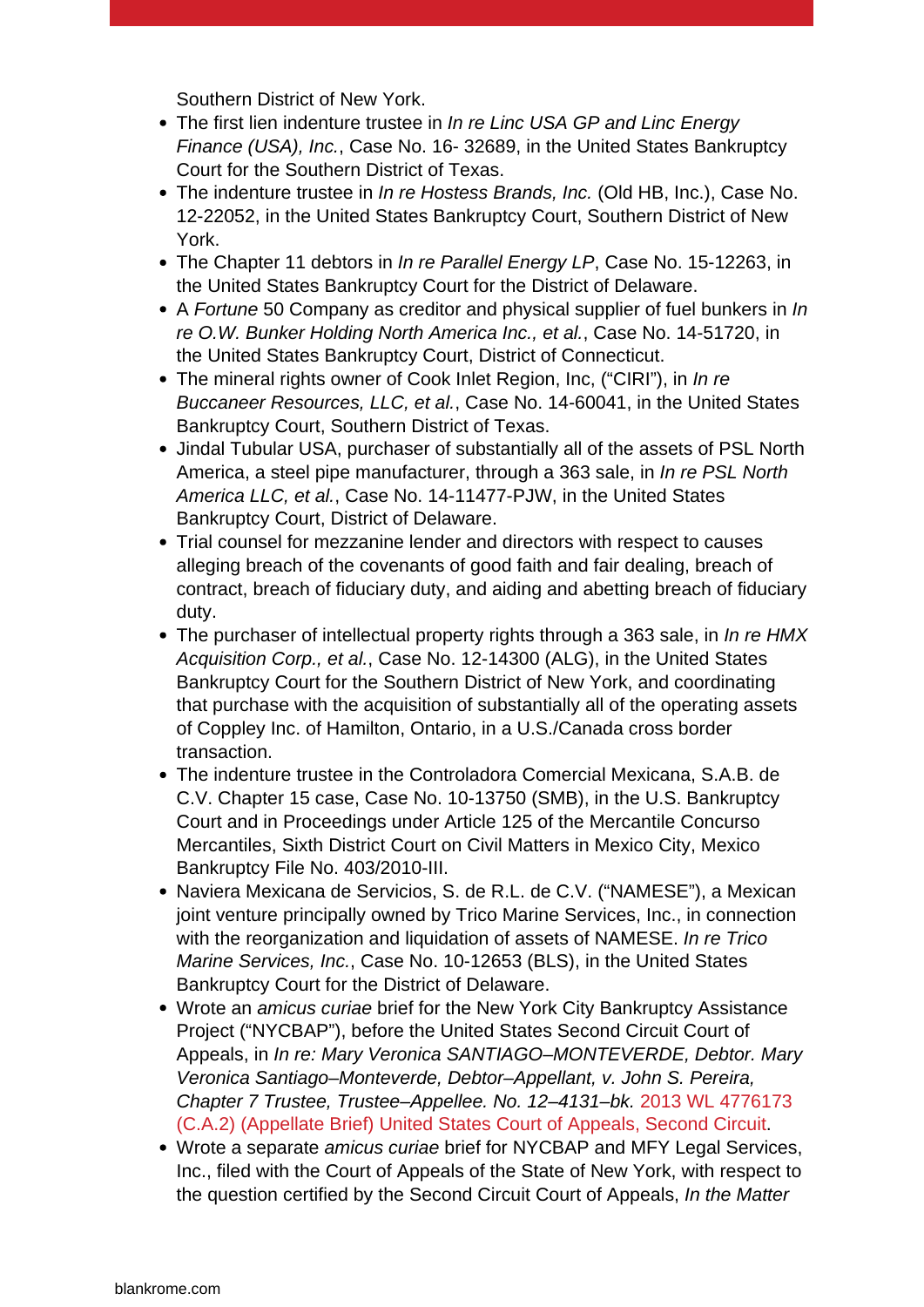of Mary Veronica SANTIAGO–MONTEVERDE, Debtor. Mary Veronica Santiago–Monteverde, Debtor–Appellant, v. John S. Pereira, Chapter 7 Trustee, Trustee–Appellee. CTQ-2014-00004, argued October 14, 2014. [2014 WL 6711109 \(N.Y.\) \(Appellate Brief\) Court of Appeals of New York](https://www.blankrome.com/sites/default/files/2022-05/In%20the%20Matter%20of%20Mary%20Veronica%20SANTIAGO-MONTEVERDE%20Debtor%20Mary%20Veronica%20SANTIAGO-MONTEVERDE%20Appe.pdf).

#### **Mediation & Arbitration**

- Mediator with respect to a foreclosure action brought by a special servicer against a residential cooperative corporation (over 150 units) and successfully resolved the dispute by restructuring the cooperative corporation's obligations.
- Mediator with respect to disputes relating to federal tax liens.
- Mediator with respect to an FBAR (Foreign Bank and Financial Accounts) action.
- Arbitrator (panel) appointed with regard to multimillion-dollar commercial landlord and tenant rent disputes that arose as a result of the COVID-19 Pandemic.
- Mediator with respect to multiple "claw back" cases pursued by the Madoff trustee against "net winners."
- Mediator with respect to disputed indemnity claims arising in the Lehman Brothers case with regard to the sale of certain residential mortgages.
- Mediator with respect to multiple cases involving alleged preferential transfers.
- Mediator with respect to a partnership dispute arising in connection with a single asset commercial real estate case.

## **Admissions**

- U.S. District Court Northern District of Texas
- U.S. District Court Western District of New York
- New York
- Texas
- U.S. District Court Eastern District of New York
- U.S. District Court Northern District of New York
- U.S. District Court Southern District of New York
- U.S. District Court Southern District of Texas
- United States Court of Appeals for the Second Circuit

#### **Memberships**

- American Bar Association
- New York State Bar Association

## **Education**

- Yeshiva University, BA, cum laude
- Boston University School of Law, JD, cum laude